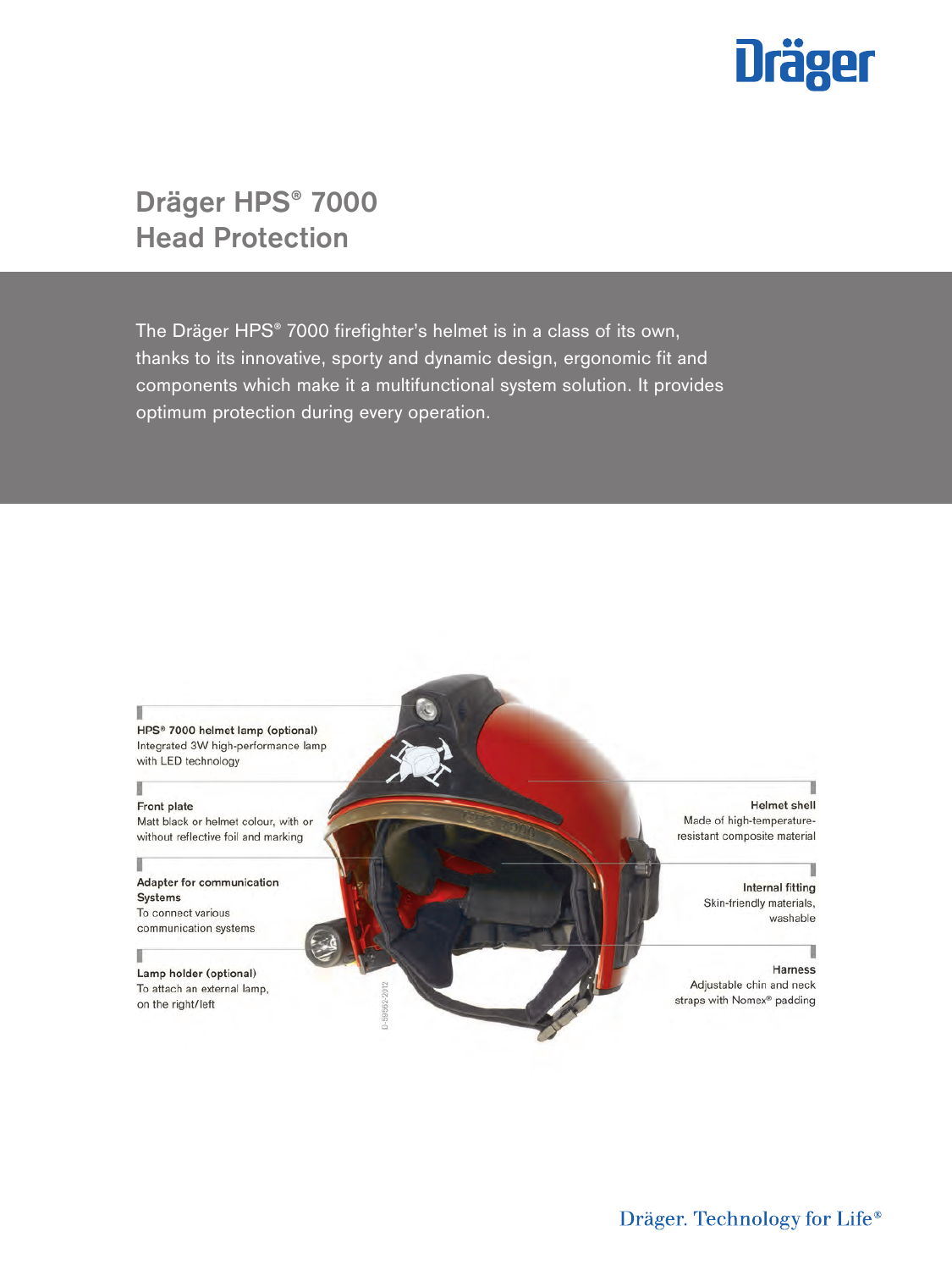# Dräger HPS® 7000



### Mask-helmet connection

Adjustable, universal mask receptacle (only for Standard and PRO versions)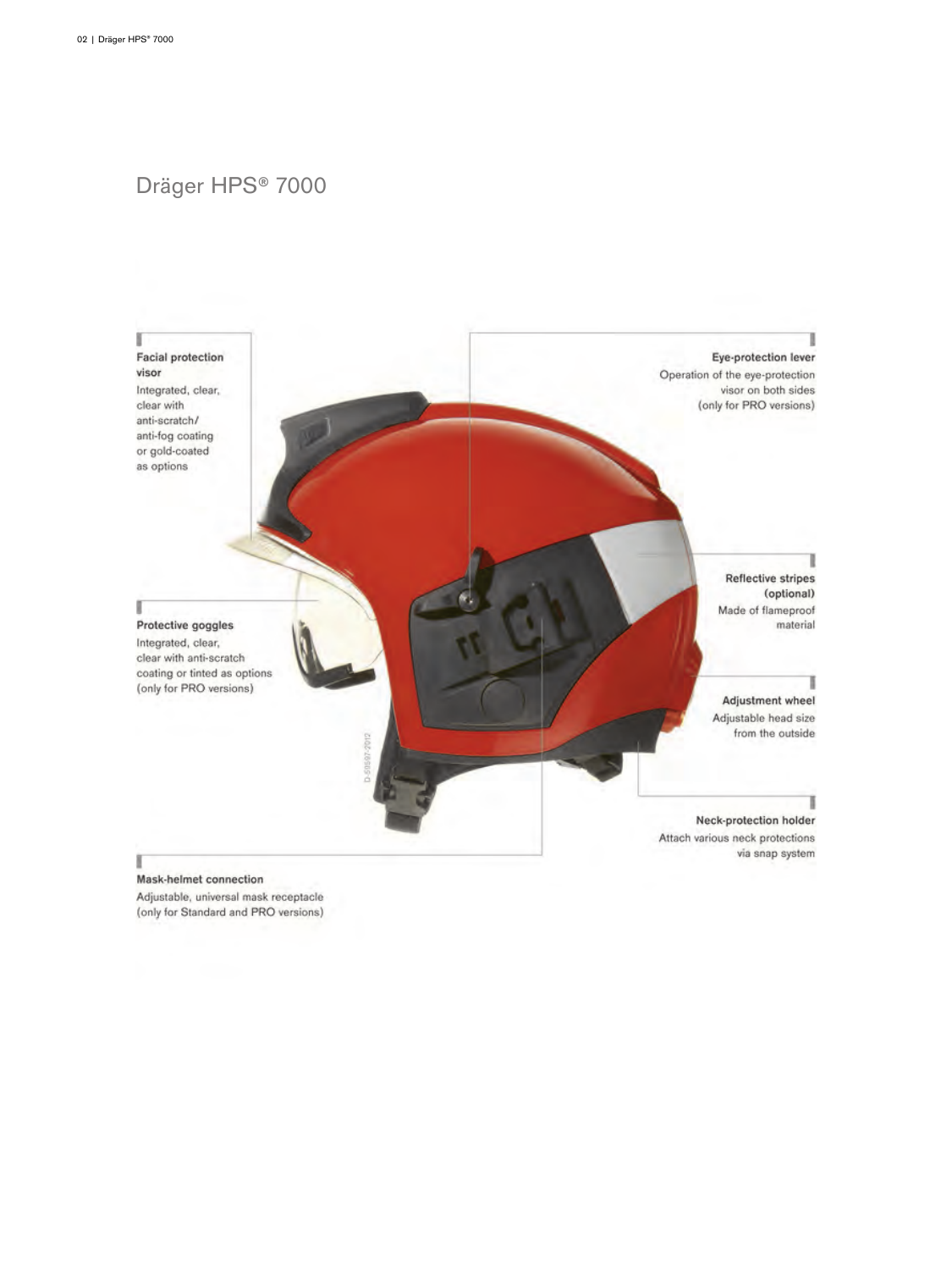### **Benefits**

### **Tailor-made fit for every head**

To meet this requirement, Dräger developed the HPS 7000 in close cooperation with customers worldwide. Two helmet shells for head sizes from 50 to 66 cm cover a wide range of individual head and face shapes. With a weight of approx. 1,380 g in the basic version, it is one of the lightest helmets in its class. In addition to its comfortable interior fitting made of skin-friendly, anti-allergic and flexible materials, the Dräger HPS 7000 stands out with its high level of operating and wearing comfort.

### **Comfort is a matter of position**

The padded 4-point harness allows for safe and easy adjustment to any head shape. The optimum balance of the helmet can be adjusted individually in the neck and chin area. The padding made of Nomex® also ensures a comfortable fit. The integrated comfort hairnet enables the height to be adjusted and assures a good climate inside the helmet. During operation, the head size can be adjusted quickly via an easy-to-operate sizeadjustment wheel with a safety mechanism on the outer shell, even with wet and thick gloves.

Nomex® is a registered trademark of the company DuPont.

### **Design at its strongest**

The ergonomic helmet design evenly distributes the weight to the head and relieves the neck muscles. The large and modern facial protection visor offers unrestricted protection with best visibility. For operations under chemical protective suits, the visor can be fixed permanently. A safe alternative is provided by the integrated and individually adjustable protective goggles with an integrated soft-pad edge protection. Both visors leave enough space for the simultaneous use of corrective glasses or respiratory masks. A firefighter's helmet is more than a mere piece of equipment – it serves as a personal distinguishing feature. Therefore, you can configure the helmet according to your wishes: select from a variety of colours and also pick an individual emblem for your front plate.

### **Innovative system design**

As a provider of integrated system solutions, Dräger sets new standards for the interaction of its products. The universally and individually adjustable mask connection system of the Dräger HPS 7000 creates a strong and safe helmet-mask combination. The full-face mask FPS 7000, the integrated mask communication units Dräger FPS-COM 5000 or FPS-COM 7000 and the SCBA of the PSS series allow you to optimally configure the overall system. The lightweight LED helmet lamp is integrated into the helmet shell and illuminates the whole working area. It is located in the centre of the front plate and has an effective glare shield as well as an intelligent battery management system. The interior fitting can be equipped with various audio/speech headsets for different radios. This ensures reliable communication even in loud environments.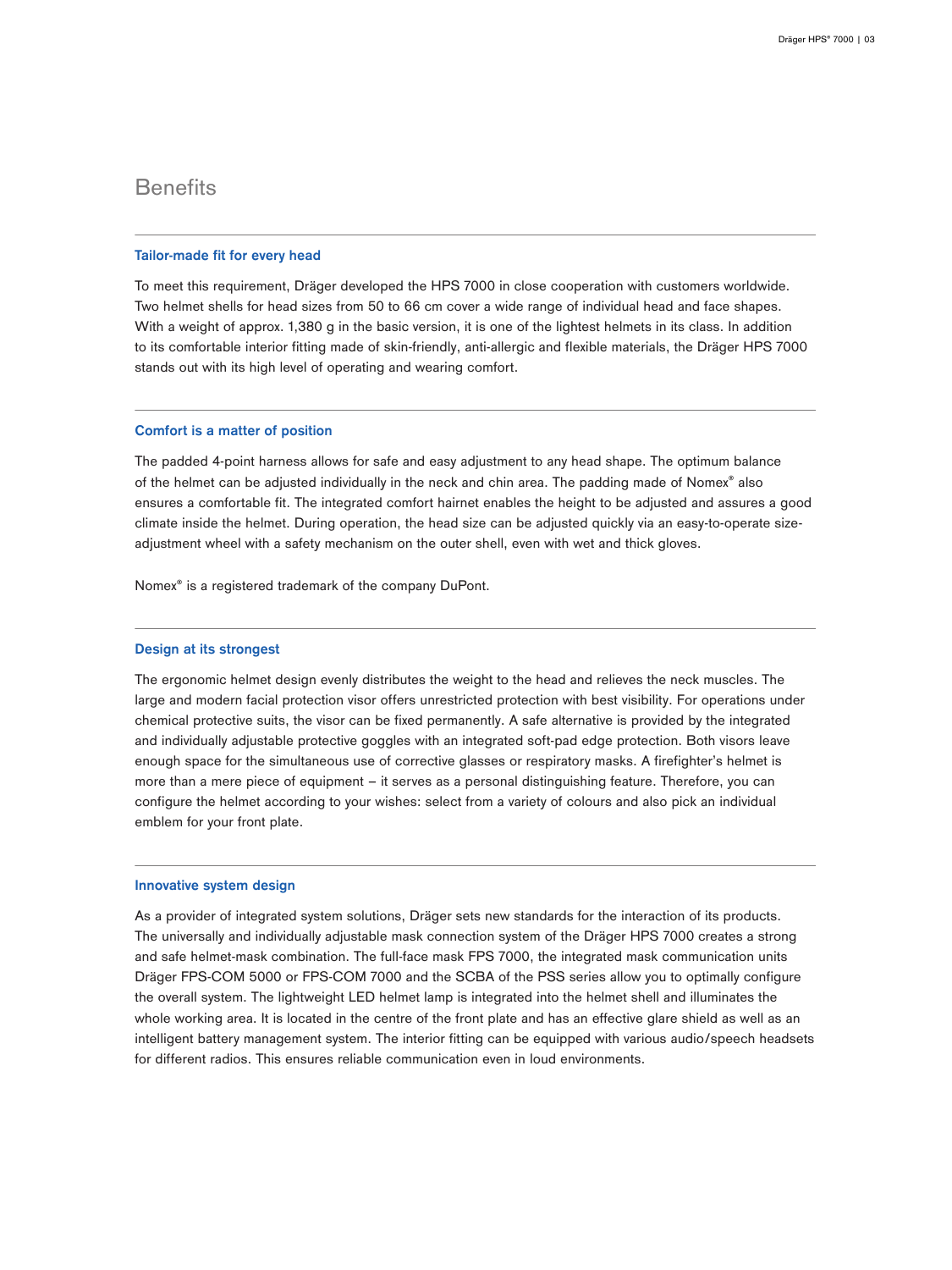## **Benefits**

### **Highest safety – the material mix makes the difference**

Despite its low weight, the Dräger HPS 7000 is one of the safest full-shell helmets in its class. Its outer shell of composite material in combination with the PUR inner shell provides reliable protection against thermal and mechanical influences. The plastic reinforced with fibreglass and aramid webbing resists extreme temperatures. It is even able to withstand the enormous radiation caused by the heat and flame engulfment of a flash over. The visors, made of high-temperature-resistant polyether sulphone, reliably protect your eyes and face against high heat, particles and liquid chemicals.

### **Nothing left to be desired**

A comprehensive accessory programme completes the Dräger package. Reflective stripes improve your visibility under unfavourable conditions and allow for individual marking. Matched to your clothing, the various neck-protection versions reliably keep your back free. Separate helmet lamps are attached with a lamp adapter on the right or left helmet side. A Nomex® fabric protects your helmet in any training situation and extends its service life. Helmet bags and cases provide safe storage and transport.

### **Ready again in no time at all**

The Dräger HPS 7000 is easy and efficient to service, thanks to the minimum number of components. The entire interior fitting can be removed and reinstalled in just a few steps. You can replace individual components easily and quickly using standard tools. All helmet components are cleaned and disinfected manually or in an industrial washing machine.

### **Outstanding design**

The firefighter's helmet Dräger HPS 7000 has been awarded three major design awards:

- Red dot design award 2013
- IF product design award 2014
- German Design Award Special Mention 2015

The awards count among the most important national and international design competitions and not only rate design quality, but also aspects such as safety, ergonomics, functionality, degree of innovation and environmental compatibility.

The red dot jury based its decision on: "The notably light Dräger HPS 7000 firefighter helmet can be customised to comfortably fit any head size and guarantees enhanced safety."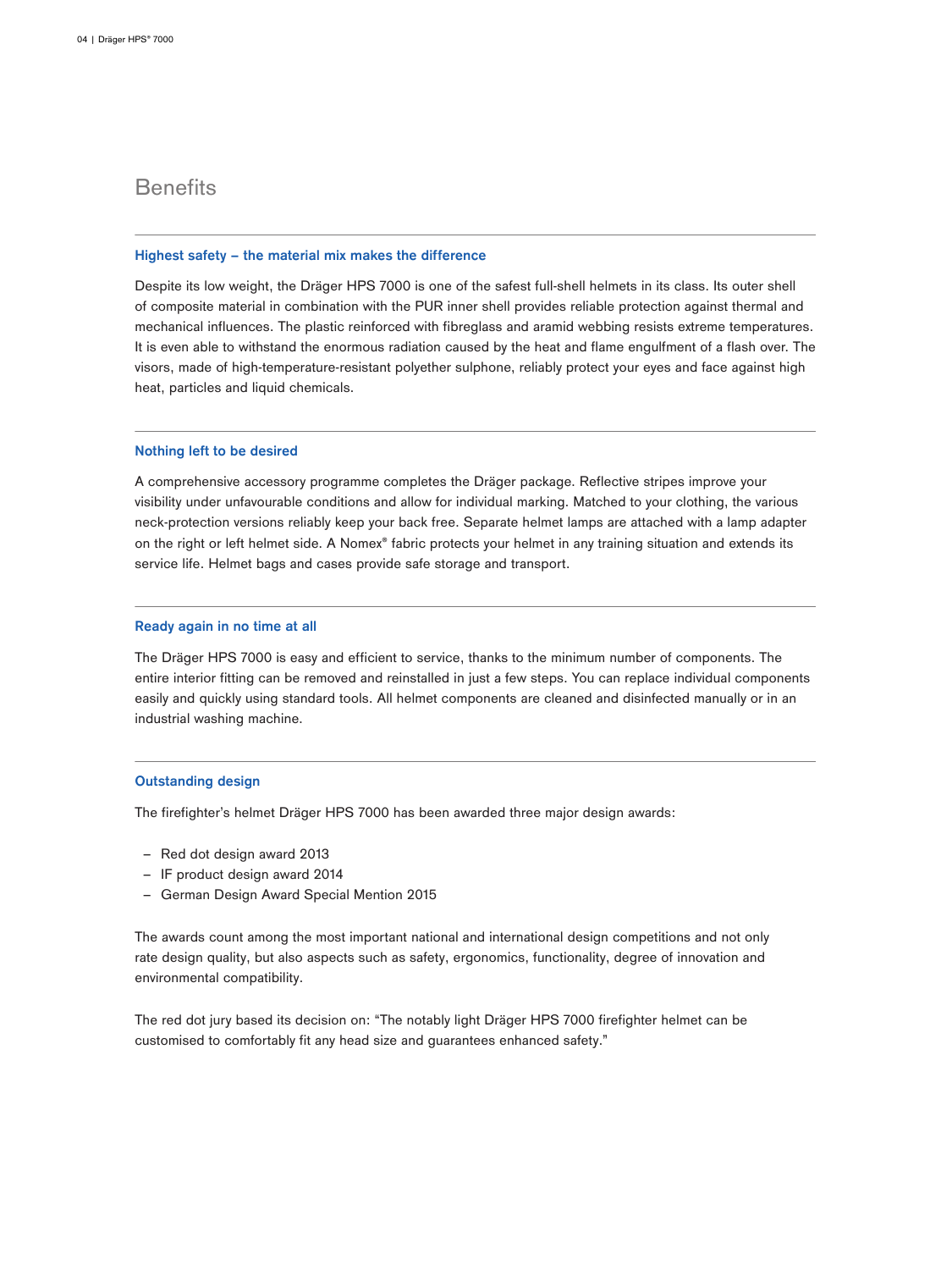# Awards







# System Components



### **Dräger FPS® 7000**

The Dräger FPS® 7000 full-face mask series sets new standards in terms of safety and wearing comfort. Thanks to its enhanced ergonomics and the availability of multiple sizes, it offers a large, optimized field of vision and a very comfortable, secure fit.



### **Dräger FPS®-COM 5000**

Because there is no time for misunderstandings in an emergency: The Dräger FPS®-COM 5000 communication unit has been specifically developed for the full-face mask Dräger FPS® 7000 and ensures clear communication through a voice amplifier unit or radio device – even under extreme conditions.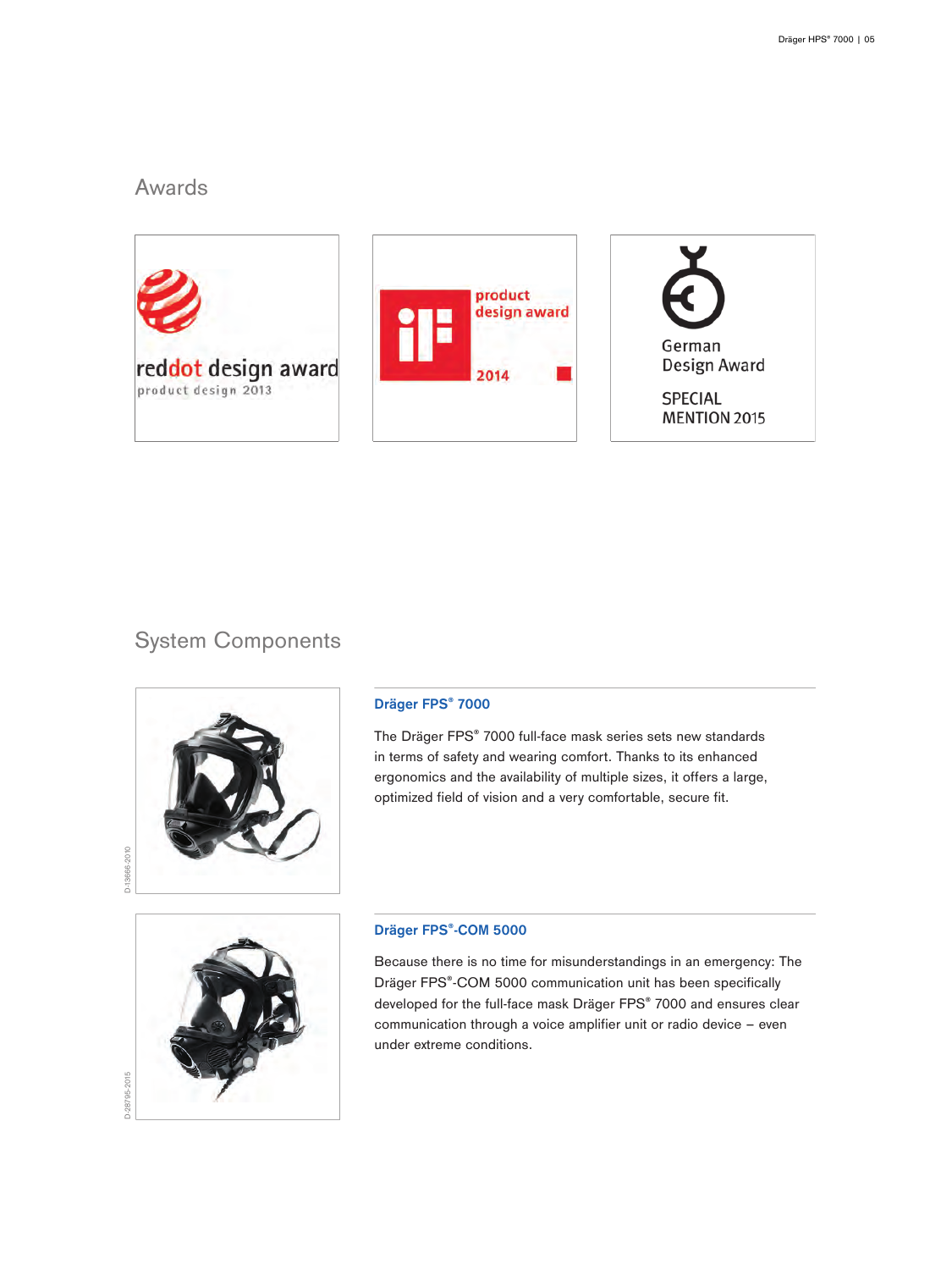# **Accessories**



### **Facial Protection Visor PESU for Dräger HPS® 7000**

The integrated, large and ergonomic facial protection visor made of high-temperature-resistant polyethersulfone protects you safely from extreme heat, particles and liquid chemicals. It also offers the best visibility. It is made to fit a wide range of individual face sizes and shapes, including the wearing of corrective spectacles. The visor is available in different versions: clear, clear/anti-scratch coating, goldplated (protection against heat radiation) or anti-fog coating.

# D-56198-2012

### **Protective goggles for Dräger HPS® 7000**

The protective goggles are operated from the outside by two levers (suitable for both left- and right-handed use) and have a 2-position setting for adjustment to individual face sizes and shapes including the use of corrective spectacles. The integrated soft-pad edge protection ensures a comfortable fit. The protective goggles are available in different versions: clear (PESU), clear/anti-scratch coating (PESU) and tinted (as a glare protection, PC) exclusively for the Dräger HPS® 7000 PRO.

### **Neck protection for Dräger HPS® 7000**

The various neck protection versions can be quickly and securely mounted via a plug-in system with four snap fasteners. These are available as optional accessories in 3 designs:

- short, close-fitting Nomex version with integrated fold
- Alu-Nomex<sup>®</sup> longer version, with robust aluminium coating
- ‒ Holland cloth version made of a 3-layer, high-quality Nomex®/ aramid fabric, resistant to many acids and alkalis

### **Helmet lamp LED for Dräger HPS® 7000**

The light-weight LED helmet lamp is integrated into the helmet shell and illuminates the whole working area. It is located in the centre of the front plate and has an effective glare shield. The 3W high-performance LED has three modes and two lighting levels (bright, dimmed, off). A function and battery test is integrated and the battery status is displayed during use.



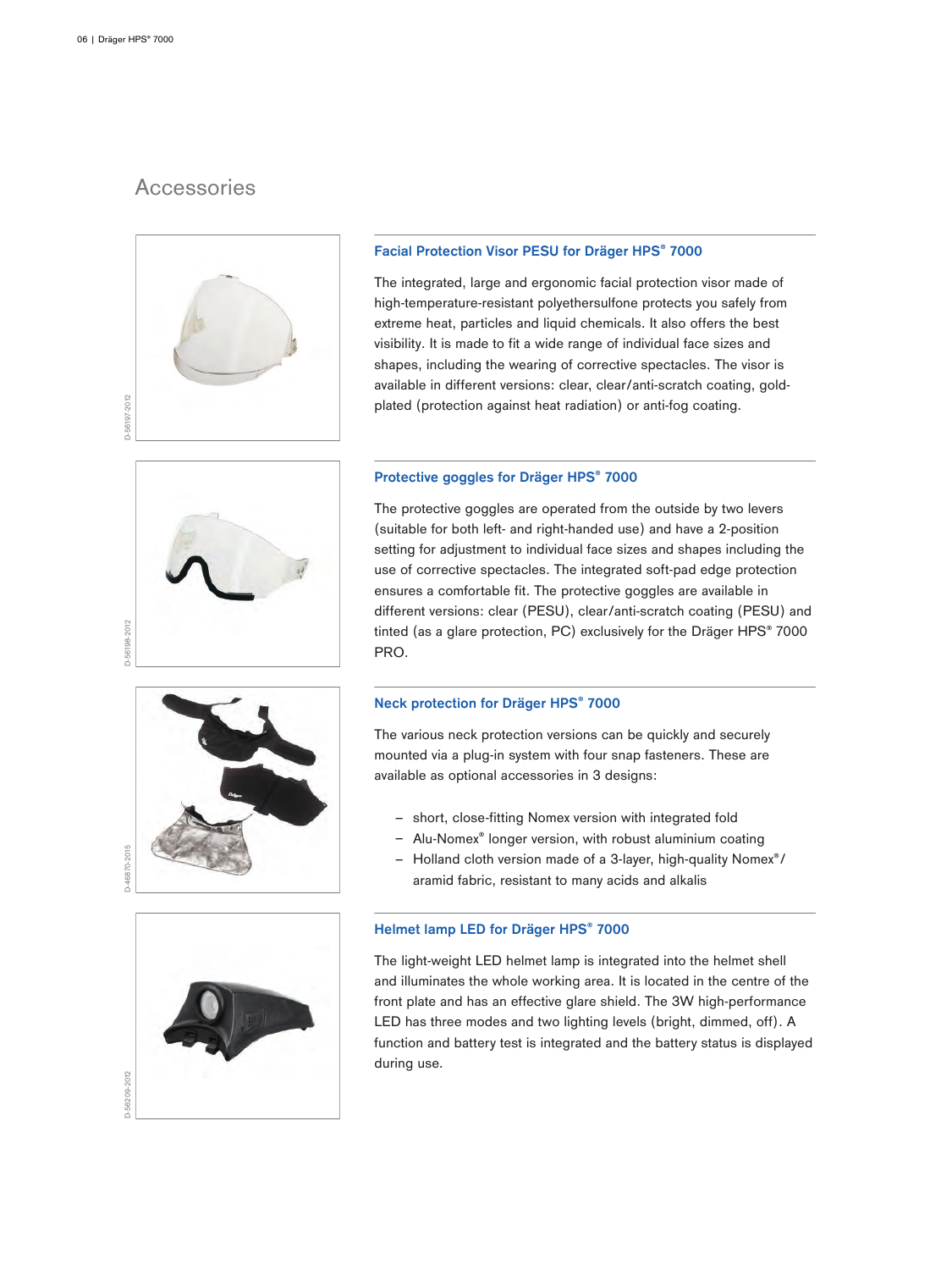# **Accessories**



### **Lamp Dräger PX1 LED**

High-performance lamp with new LED technology. The lamp can be attached on the left and/or the right side of the helmet.

# Related Products



### **Dräger HPS® 3500**

The Dräger HPS® 3500 – a multifunctional and universal helmet for the diverse requirements of rescue teams during search and rescue, forest and bush fire fighting, traffic accidents, rescue from heights, water rescue and any kind of technical assistance.



### **Dräger HPS® 4500**

The Dräger HPS® 4500 is a traditional half-shell helmet with a modern design. Its robust outer shell provides you with excellent protection against impact and extreme heat. With a modern visor design, the helmet has superior wearer comfort due to ergonomic and lightweight internal components. A comprehensive range of accessories make our solution a truly versatile helmet across a variety of applications.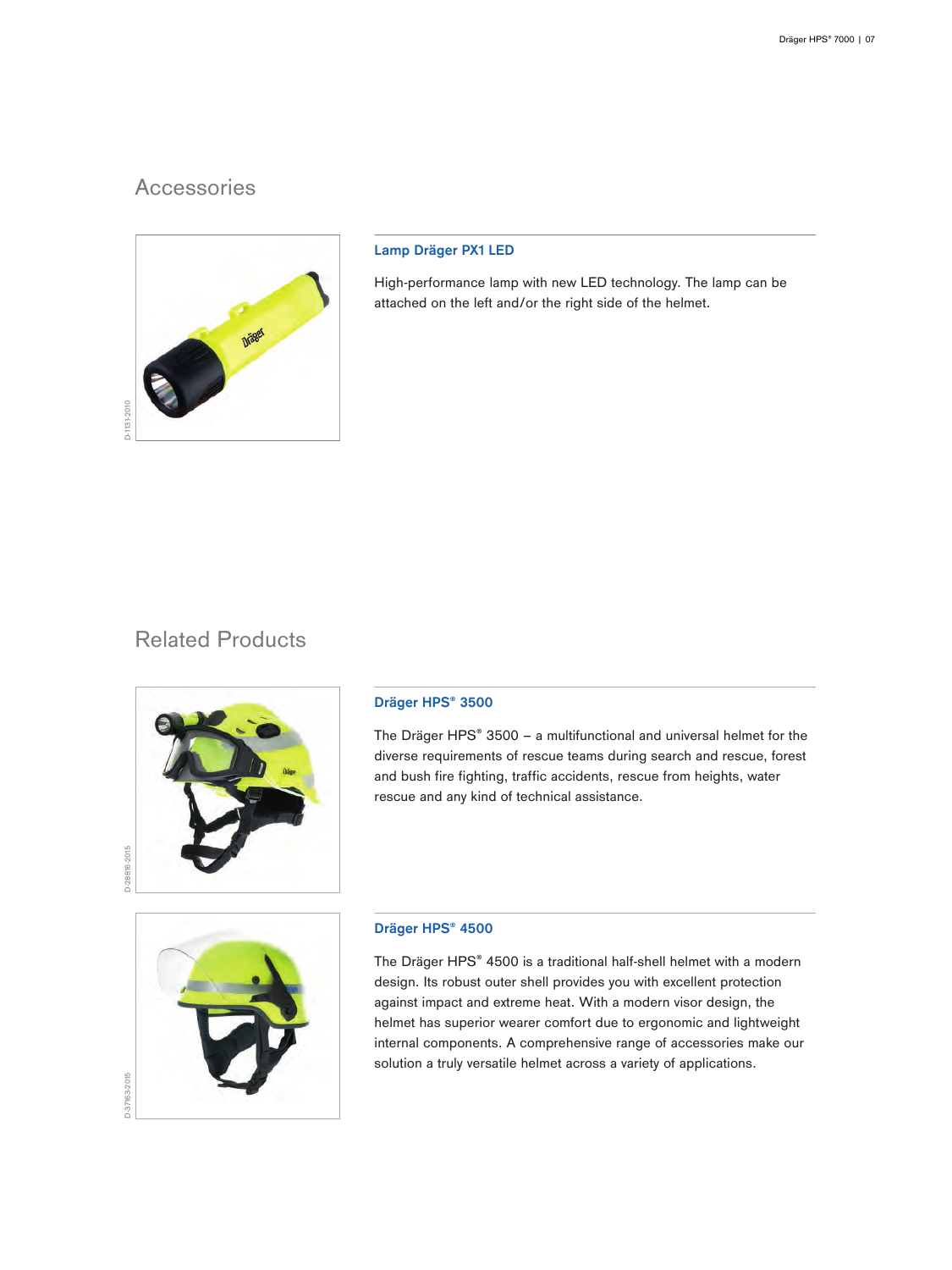# Technical Data

| Dräger HPS® 7000                          |                                                                                                                     |  |
|-------------------------------------------|---------------------------------------------------------------------------------------------------------------------|--|
| Size                                      | Two helmet shell sizes, H1: for head size 52 to 60 and optional for<br>50/51 (when using a separate padding strip), |  |
|                                           | H2: for head size 56 to 64/66, continuously adjustable via                                                          |  |
|                                           | adjustment wheel                                                                                                    |  |
| Weight                                    | HPS <sup>®</sup> 7000 Basic-H1: ca. 1,380 g (±5 %)                                                                  |  |
|                                           | HPS <sup>®</sup> 7000 Basic-H2: 1,680 g (±5 %)                                                                      |  |
|                                           | HPS <sup>®</sup> 7000 Standard-H1: ca. 1,480 g (±5 %)                                                               |  |
|                                           | HPS® 7000 Standard-H2: 1,780 g (±5 %)                                                                               |  |
|                                           | HPS <sup>®</sup> 7000 PRO-H1: ca. 1,580 g (±5 %)                                                                    |  |
|                                           | HPS® 7000 PRO-H2: 1,880 g (±5 %)                                                                                    |  |
| Material, outer shell                     | Composite consisting of fibreglass-reinforced plastic (PA-GF) and                                                   |  |
|                                           | additionally reinforced with aramid webbing, high-temperature-                                                      |  |
|                                           | resistant                                                                                                           |  |
| Colours                                   | See Ordering Information                                                                                            |  |
| Mask connection (only for PRO version)    | Option to attach any adapter mask, e.g. Dräger FPS® 7000,                                                           |  |
|                                           | adjustable to four positions                                                                                        |  |
| Interior fitting                          | Flame-resistant and washable 4-point harness made of Nomex <sup>®</sup> ,                                           |  |
|                                           | sweat band of eco-leather, head support ring with wheel-                                                            |  |
|                                           | adjustment system (patent pending), integrated comfort                                                              |  |
|                                           | hairnet, fixing lever for facial protection visor and communication                                                 |  |
|                                           | adapter                                                                                                             |  |
| Facial protection visor                   | 2.5 mm polyether sulphone, anti-scratch coated, approved acc. to                                                    |  |
|                                           | EN 14458:2004 with the options -40 °C, T, K, N, $\Omega$ , UV 2-4,                                                  |  |
|                                           | IR 4-4 depending on versions: clear, clear with anti-scratch                                                        |  |
|                                           | coating, clear with anti-fog coating or gold-coated                                                                 |  |
| Protective goggles (only for PRO version) | Variant clear or clear with anti-scratch coating:                                                                   |  |
|                                           | 2.5 mm polyether sulphone with softpad edge protection,                                                             |  |
|                                           | approved acc. to EN 14458:2004                                                                                      |  |
|                                           | with the options -40 °C, T, K, $\Omega$ depending on version, adjustable                                            |  |
|                                           | to two positions                                                                                                    |  |
|                                           | Variant tinted:                                                                                                     |  |
|                                           | 2,5 polycarbonate with softpad edge protection, grey tinted with                                                    |  |
|                                           | 60 % absorption, approved acc. to EN 166:2001, ultraviolet filter                                                   |  |
|                                           | 2C-2, sun glare filter 5.2, optical class 1, strength class BT                                                      |  |
|                                           | (120 m/s), adjustable to two positions                                                                              |  |
| Approvals, helmet                         | EN 443:2008 (type B 3b, C, E2, E3, -40 °C), mask-helmet                                                             |  |
|                                           | combination acc. to DIN 58610                                                                                       |  |
|                                           |                                                                                                                     |  |
| Helmet lamp HPS® 7000                     |                                                                                                                     |  |
| Material                                  | Fibreglass-reinforced plastic (PA-GF), high-temperature-resistant                                                   |  |
| Total dimension                           | Approx. 55 mm wide x 43 mm high x 105 mm long                                                                       |  |
| Weight                                    | With batteries: approx. 125 g, without batteries: approx. 80 g                                                      |  |
| Light technology                          | Power LED, lighting level 1: approx. 43 lm, lighting level 2:                                                       |  |
|                                           | approx. 25 lm                                                                                                       |  |
| Power supply                              | 2 AA/LR6/MN1500 alkaline batteries, intelligent battery-                                                            |  |
|                                           | management system                                                                                                   |  |
| Usage time                                | Lighting level 1: approx. 5 hours                                                                                   |  |
|                                           | Lighting level 2: approx. 11 hours                                                                                  |  |
| Protection class                          | IP 67                                                                                                               |  |
| Approval HPS® 7000 helmet lamp            | IECEx: Ex ib IIC T4/T3 Gb                                                                                           |  |
|                                           | ATEX: II 2G Ex ib IIC T4/T3 Gb                                                                                      |  |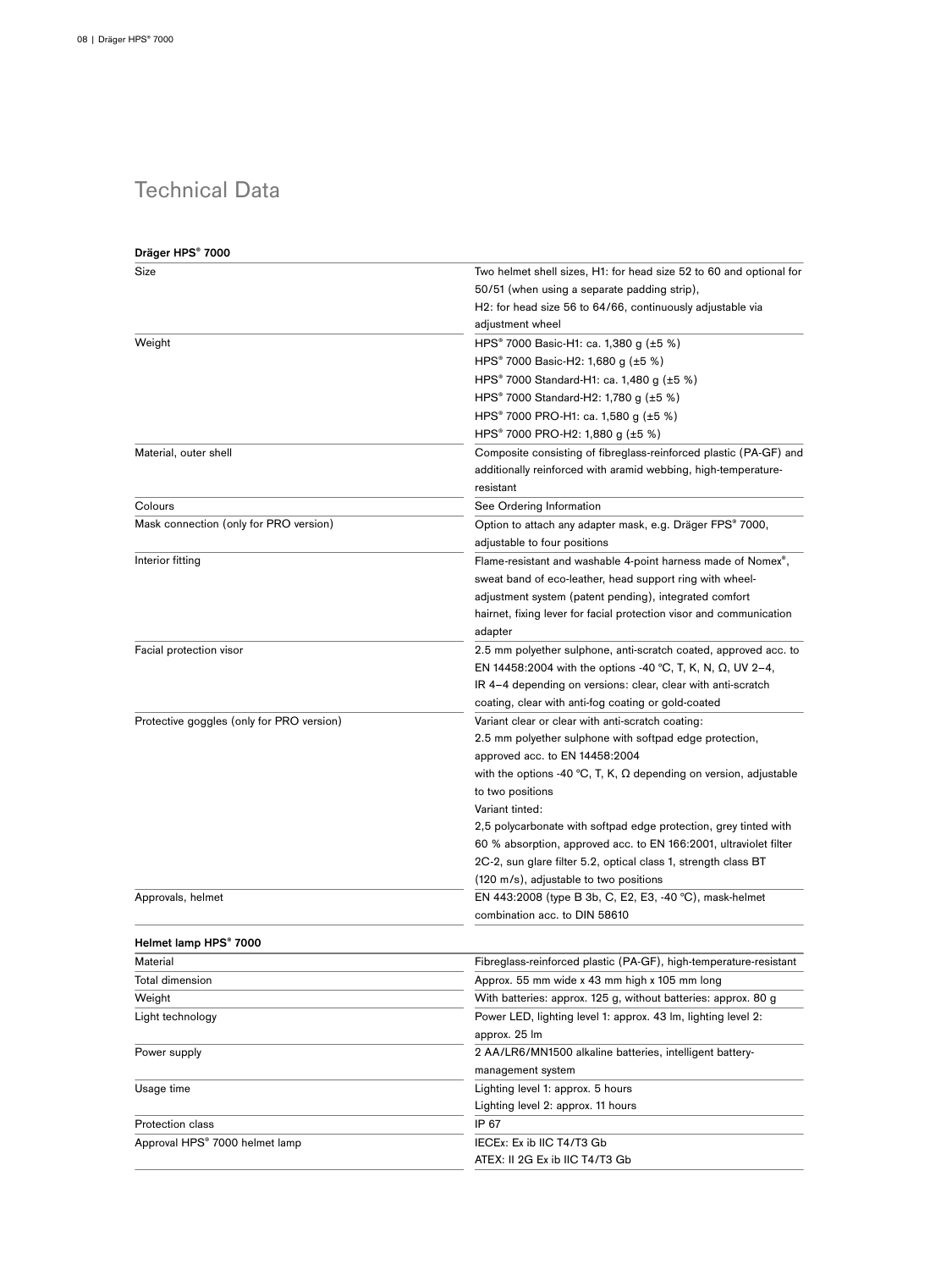# Technical Data

| <b>Variants</b>                    | Dräger HPS® 7000 | Dräger HPS® 7000 | Dräger HPS® 7000                 |
|------------------------------------|------------------|------------------|----------------------------------|
|                                    | <b>Basic</b>     | <b>Standard</b>  | <b>PRO</b>                       |
| Helmet shell in different colours  | yes              | yes              | yes                              |
| Front plate                        | matt-black       | matt-black       | matt-black, matt-black with      |
|                                    |                  |                  | Dräger fire fighter logo or with |
|                                    |                  |                  | colour of the helmet shall and   |
|                                    |                  |                  | Dräger fire fighter logo         |
| Reflective stripes                 | no               | no               | yes                              |
|                                    |                  |                  | (no with front plate in          |
|                                    |                  |                  | matt-black)                      |
| Integrated facial protection visor | yes              | yes              | yes                              |
| (clear)                            |                  |                  |                                  |
| Integrated protective goggles      | no               | no               | yes                              |
| Possibility of using Helmet-       | no               | yes              | yes                              |
| mask combination                   |                  |                  |                                  |
| Connection of integrated           | yes              | yes              | yes                              |
| HPS® 7000 helmet lamp              |                  |                  |                                  |
| optional upgradable                |                  |                  |                                  |
| Optional connection of external    | no               | yes              | yes                              |
| helmet lamp                        |                  |                  |                                  |

# Ordering Information

| Dräger HPS® 7000 Basic, with<br>matt-black front plate | <b>RAL</b> | Order No. H1 | Order No. H <sub>2</sub> |
|--------------------------------------------------------|------------|--------------|--------------------------|
| Dräger HPS® 7000 Basic<br>luminescent                  |            | R 79 170     | R 79 400                 |
| Dräger HPS® 7000 Basic white                           | 9010       | R 79 171     | R 79 401                 |
| Dräger HPS® 7000 Basic red                             | 3000       | R 79 172     | R 79 402                 |
| Dräger HPS® 7000 Basic bright<br>yellow                | 1026       | R 79 173     | R 79 403                 |
| Dräger HPS® 7000 Basic zinc<br>yellow                  | 1018       | R 79 174     | R 79 404                 |
| Dräger HPS® 7000 Basic bright<br>orange                | 2005       | R 79 175     | R 79 405                 |
| Dräger HPS® 7000 Basic signal<br>blue                  | 5005       | R 79 176     | R 79 406                 |
| Dräger HPS® 7000 Basic black                           | 9005       | R 79 177     | R 79 407                 |
| Dräger HPS® 7000 Basic white<br>aluminium              | 9006       | R 79 178     | R 79 408                 |
| Dräger HPS® 7000 Basic<br>chrome                       |            | R 79 179     | R 79 409                 |
| Dräger HPS® 7000 Standard,                             | <b>RAL</b> | Order No. H1 | Order No. H <sub>2</sub> |
| with matt-black front plate                            |            |              |                          |
| Dräger HPS® 7000 Standard<br>luminescent               |            | R 79 364     | R 79 365                 |
| Dräger HPS® 7000 Standard<br>white                     | 9010       | R 79 366     | R 79 367                 |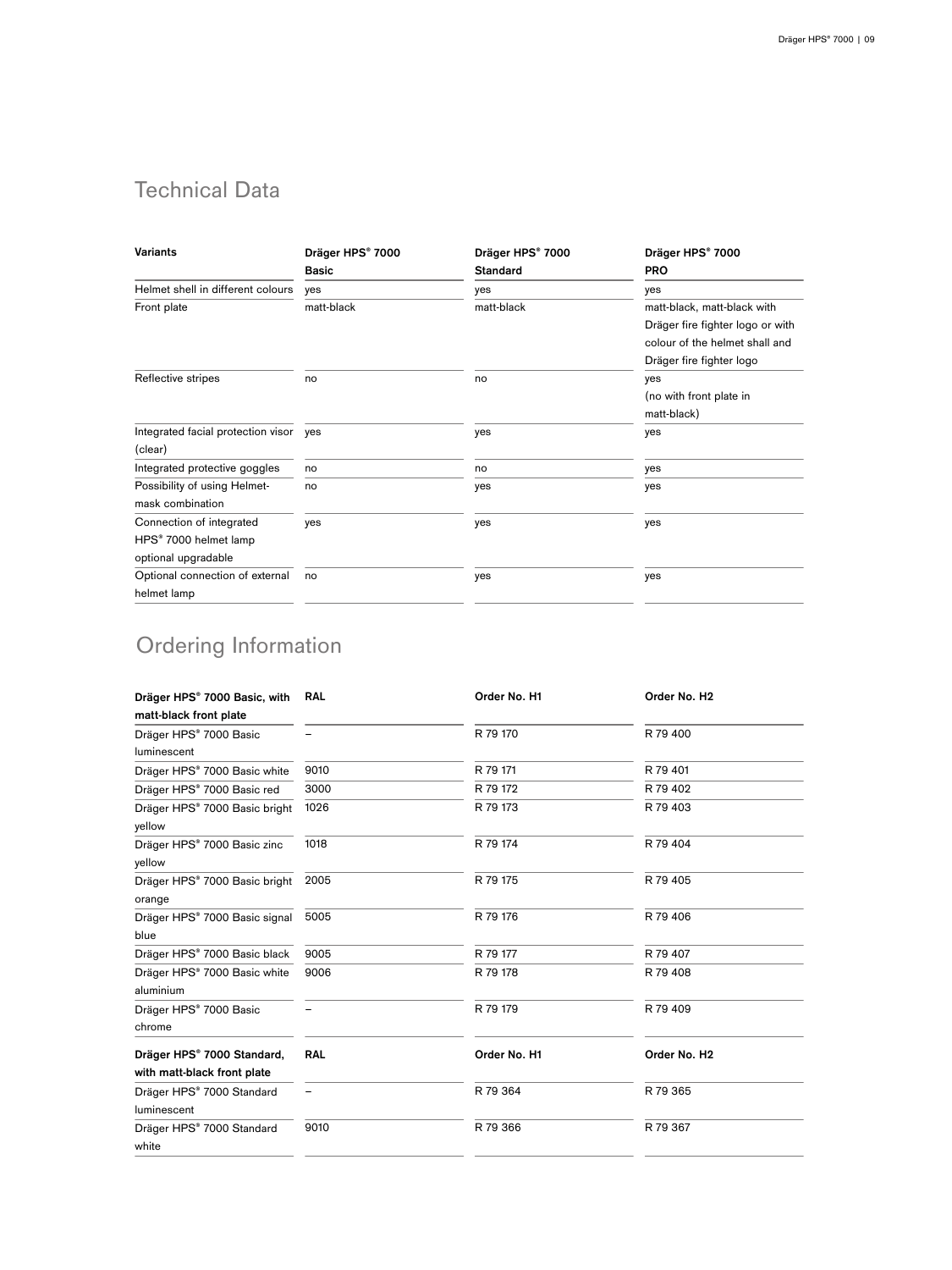# Ordering Information

| Dräger HPS® 7000 Standard<br>red                                             | 3000       | R 79 368     | R 79 369     |
|------------------------------------------------------------------------------|------------|--------------|--------------|
| Dräger HPS® 7000 Standard<br>bright yellow                                   | 1026       | R 79 353     | R 79 393     |
| Dräger HPS® 7000 Standard<br>zinc yellow                                     | 1018       | R 79 354     | R 79 394     |
| Dräger HPS® 7000 Standard<br>bright orange                                   | 2005       | R 79 355     | R 79 395     |
| Dräger HPS® 7000 Standard<br>signal blue                                     | 5005       | R 79 356     | R 79 396     |
| Dräger HPS® 7000 Standard<br>black                                           | 9005       | R 79 357     | R 79 397     |
| Dräger HPS® 7000 Standard<br>white aluminium                                 | 9006       | R 79 358     | R 79 398     |
| Dräger HPS® 7000 Standard<br>chrome                                          |            | R 79 359     | R 79 399     |
| Dräger HPS® 7000 PRO, with<br>helmet shell and front plate in<br>same colour | <b>RAL</b> | Order No. H1 | Order No. H2 |
| Dräger HPS® 7000 PRO<br>luminescent                                          | -          | R 79 180     | R 79 410     |
| Dräger HPS® 7000 PRO white                                                   | 9010       | R 79 181     | R 79 411     |
| Dräger HPS® 7000 PRO red                                                     | 3000       | R 79 182     | R 79 412     |
| Dräger HPS® 7000 PRO bright<br>yellow                                        | 1026       | R 79 183     | R 79 413     |
| Dräger HPS® 7000 PRO zinc<br>yellow                                          | 1018       | R 79 184     | R 79 414     |
| Dräger HPS® 7000 PRO bright<br>orange                                        | 2005       | R 79 185     | R 79 415     |
| Dräger HPS® 7000 PRO signal<br>blue                                          | 5005       | R 79 186     | R 79 416     |
| Dräger HPS® 7000 PRO black                                                   | 9005       | R 79 187     | R 79 417     |
| Dräger HPS® 7000 PRO white<br>aluminium                                      | 9006       | R 79 188     | R 79 418     |
| Dräger HPS® 7000 PRO<br>chrome                                               |            | R 79 189     | R 79 419     |
| Dräger HPS® 7000 PRO, with<br>matt-black front plate                         | <b>RAL</b> | Order No. H1 | Order No. H2 |
| Dräger HPS® 7000 PRO<br>luminescent                                          |            | R 79 250     | R 79 420     |
| Dräger HPS® 7000 PRO white                                                   | 9010       | R 79 251     | R 79 421     |
| Dräger HPS® 7000 PRO red                                                     | 3000       | R 79 252     | R 79 422     |
| Dräger HPS® 7000 PRO bright<br>yellow                                        | 1026       | R 79 253     | R 79 423     |
| Dräger HPS® 7000 PRO zinc<br>yellow                                          | 1018       | R 79 254     | R 79 424     |
| Dräger HPS® 7000 PRO bright<br>orange                                        | 2005       | R 79 255     | R 79 425     |
| Dräger HPS® 7000 PRO signal<br>blue                                          | 5005       | R 79 256     | R 79 426     |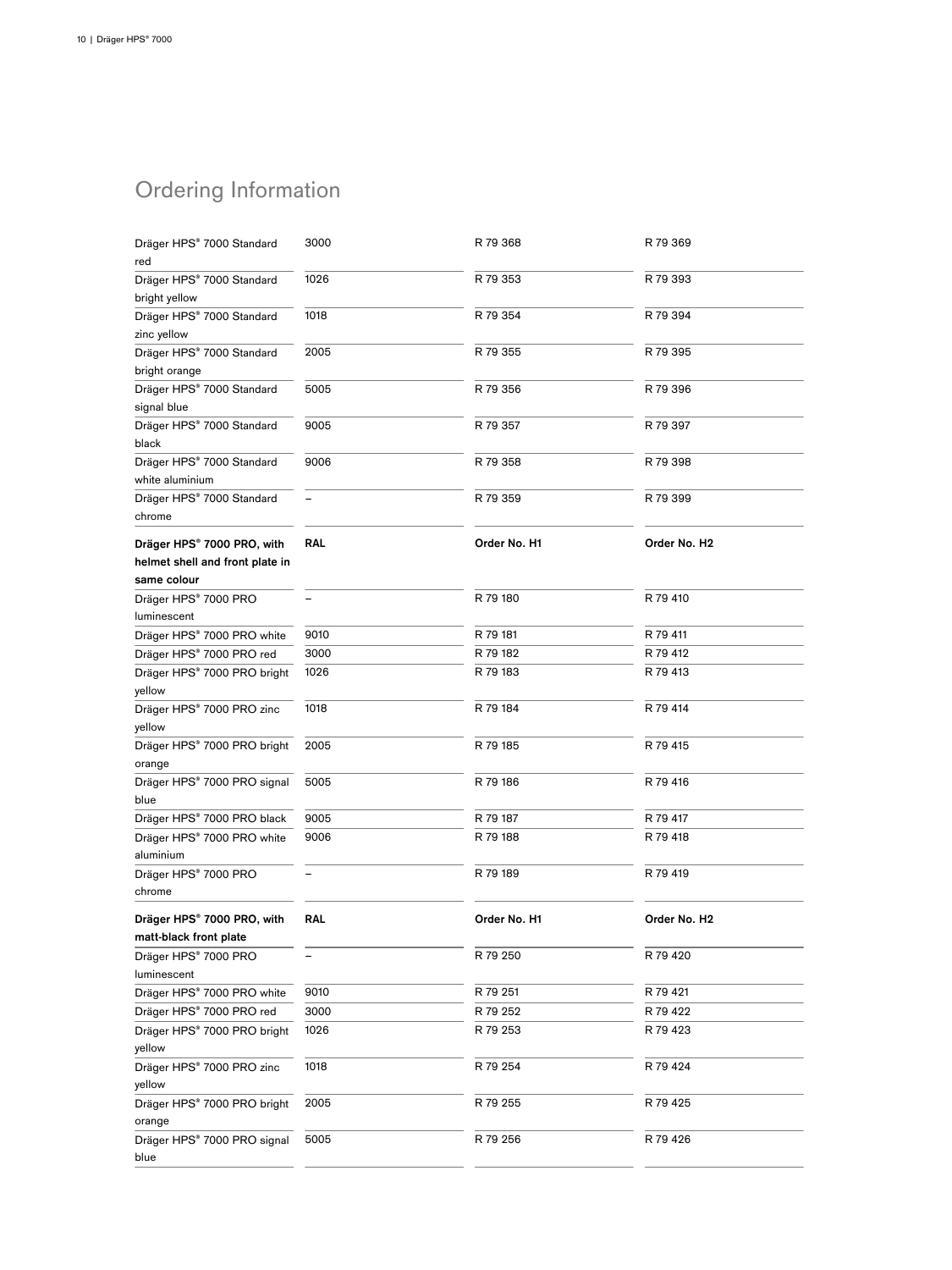# Ordering Information

| Dräger HPS® 7000 PRO black                                           | 9005   | R 79 257  | R 79 427  |
|----------------------------------------------------------------------|--------|-----------|-----------|
| Dräger HPS® 7000 PRO white                                           | 9006   | R 79 258  | R 79 428  |
| aluminium                                                            |        |           |           |
| Dräger HPS® 7000 PRO                                                 |        | R 79 259  | R 79 429  |
| chrome                                                               |        |           |           |
| Further versions of the Dräger                                       |        | R 79 190  | R 79 390  |
| HPS® 7000 PRO are available                                          |        |           |           |
| on request, via modular system                                       |        |           |           |
| number                                                               |        |           |           |
| <b>Accessories / Spare parts</b>                                     |        |           |           |
| Neck protection Nomex®, aluminium                                    |        | R 79 145  | R 79 145  |
| Neck protection Nomex®, short                                        |        | R 79 146  | R 79 146  |
| Neck protection Nomex®, Dutch version, three-layer                   |        | R 79 147  | R 79 147  |
| HPS <sup>®</sup> 7000 helmet lamp LED, integrated                    |        | R 79 013  | R 79 013  |
| To attach the integrated LED helmet lamp, order separately:          |        | R 79 226  | R 79 226  |
| kit front plate for HPS® 7000 helmet lamp                            |        |           |           |
| Lamp holder HPS® 7000 (for helmet lamps Dräger PX 1)                 |        | R 79 129  | R 79 129  |
| Lamp holder for Adaro helmet lamp                                    |        | R 79 493  | R 79 493  |
| Helmet lamp Dräger PX 1 LED                                          |        | R 62 350  | R 62 350  |
| HPS® 7000 facial protection PESU, clear                              |        | R 79 239  | R 79 463  |
| HPS® 7000 facial protection PESU AS (anti-scratch coated), clear     |        | R 79 260  | R 79 464  |
| HPS <sup>®</sup> 7000 facial protection PESU, gold                   |        | R 79 262  | R 79 465  |
| HPS <sup>®</sup> 7000 facial protection PESU/AF, (anti-fog)          |        | R 79 324  | R 79 339  |
| HPS® 7000 eye protection PESU, clear                                 |        | R 79 231  | R 79 460  |
| HPS® 7000 eye protection PESU AS (anti-scratch coated), clear        |        | R 79 267  | R 79 461  |
| HPS® 7000 eye protection PC, tinted                                  |        | R 79 270  | R 79 333  |
| Reflective stripes, back                                             | silver | R 79 284  | R 79 466  |
|                                                                      | red    | R 79 141  | R 79 467  |
|                                                                      | yellow | R 79 142  | R 79 468  |
|                                                                      | blue   | R 79 143  | R 79 469  |
|                                                                      | orange | R 79 169  | R 79 470  |
| Reflective stripes, service grade                                    |        | R 79 006  | R 79 006  |
| HPS <sup>®</sup> 7000 head pad for size 50/51                        |        | R 79 277  |           |
| Helmet carrying bag for transport and storage, large                 |        | R 58 555  | R 58 555  |
| Helmet carrying bag for transport and storage, small                 |        | R 68 555  | R 68 555  |
| HPS <sup>®</sup> 7000 helmet pouch                                   |        | R 79 282  | R 79 282  |
| HPS <sup>®</sup> 7000 Helmet protection cover (for training purpose) |        | R 79 279  | R 79 279  |
| Washing bag                                                          |        | 65 700 03 | 65 700 03 |